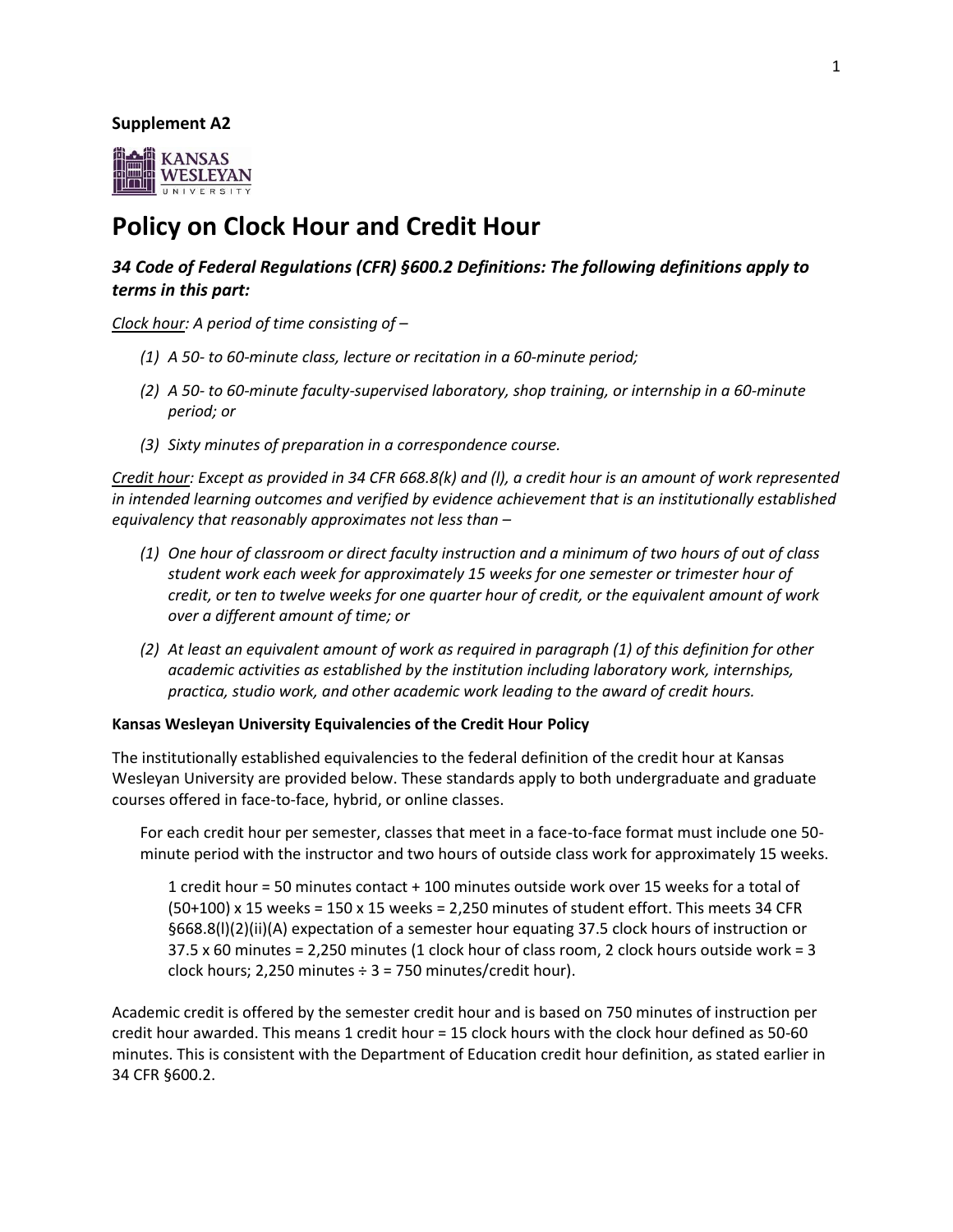Seven hundred and fifty (750) minutes of instruction per credit hour awarded applies to all courses despite length of term or period of time within a term in which the course is offered in face-to-face delivery formats. For distance education courses, please see below. All hybrid courses are calculated by both face-to-face and distance education standards that equate to 750 minutes to one credit hour.

### **Distance Education**

Credit hours awarded from courses taught via distance education or in some other non-traditional setting follow the same rules when determining the number of credit hours awarded for all distance education courses. This practice as follows the credit hour definition found in Department of Education regulation 34 CFR §600.2; one credit hour = 750 minutes.

Direct faculty interaction can be achieved in many ways in an online environment. Examples include: use of online meeting tools, online journaling or blogs, discussion-forum posts, online exams/quizzes, recorded lectures or use of voiceover Microsoft PowerPoint presentations, online collaborative study or project-based learning groups, etc.

| Pedagogical Technique                          | Average Time Per Instance       |
|------------------------------------------------|---------------------------------|
| Quiz                                           | 20 minutes each                 |
| Exam                                           | 50 minutes each                 |
| Midterm or Final                               | 60 minutes each                 |
| <b>Informal Writing Assignment</b>             | 15 minutes per page (250 words) |
| <b>Formal Writing Assignment</b>               | 30 minutes per page (250 words) |
| <b>Textbook Reading</b>                        | 8 minutes per page (250 words)  |
| Reading of Linked Article/Paper                | 10 minutes per page (250 words) |
| Listen To or Watch Linked Audio/Video          | 15 minutes each                 |
| Listen To or Watch Webinar                     | 50 minutes each                 |
| Complete a Guided Lab Exercise                 | 50 minutes each                 |
| Complete a Virtual Field Observation           | 30 minutes each                 |
| Complete a Guided Field Observation            | 60 minutes each                 |
| Complete a Game/Simulation                     | 30 minutes each                 |
| Complete a Tutorial/Module                     | 30 minutes each                 |
| <b>Watch/Make Synchronous Presentations</b>    | 30 minutes each                 |
| Make a Blog Entry                              | 10 minutes each                 |
| Participate in a Chat Room or Forum Discussion | 20 minutes each                 |
| <b>Study or Assignment Group Participation</b> | 40 minutes each                 |
| Online Meeting or Office Hours with Instructor | 20 minutes each                 |

The following\* time estimates will help to ensure credit-hour compliance:

\*chart quoted from Dickinson State University, 2016 HLC Conference

Online instructors are encouraged to utilize the above table to ensure credit-hour compliance, and explicitly noting time expectations will also provide clarity and guidance to students.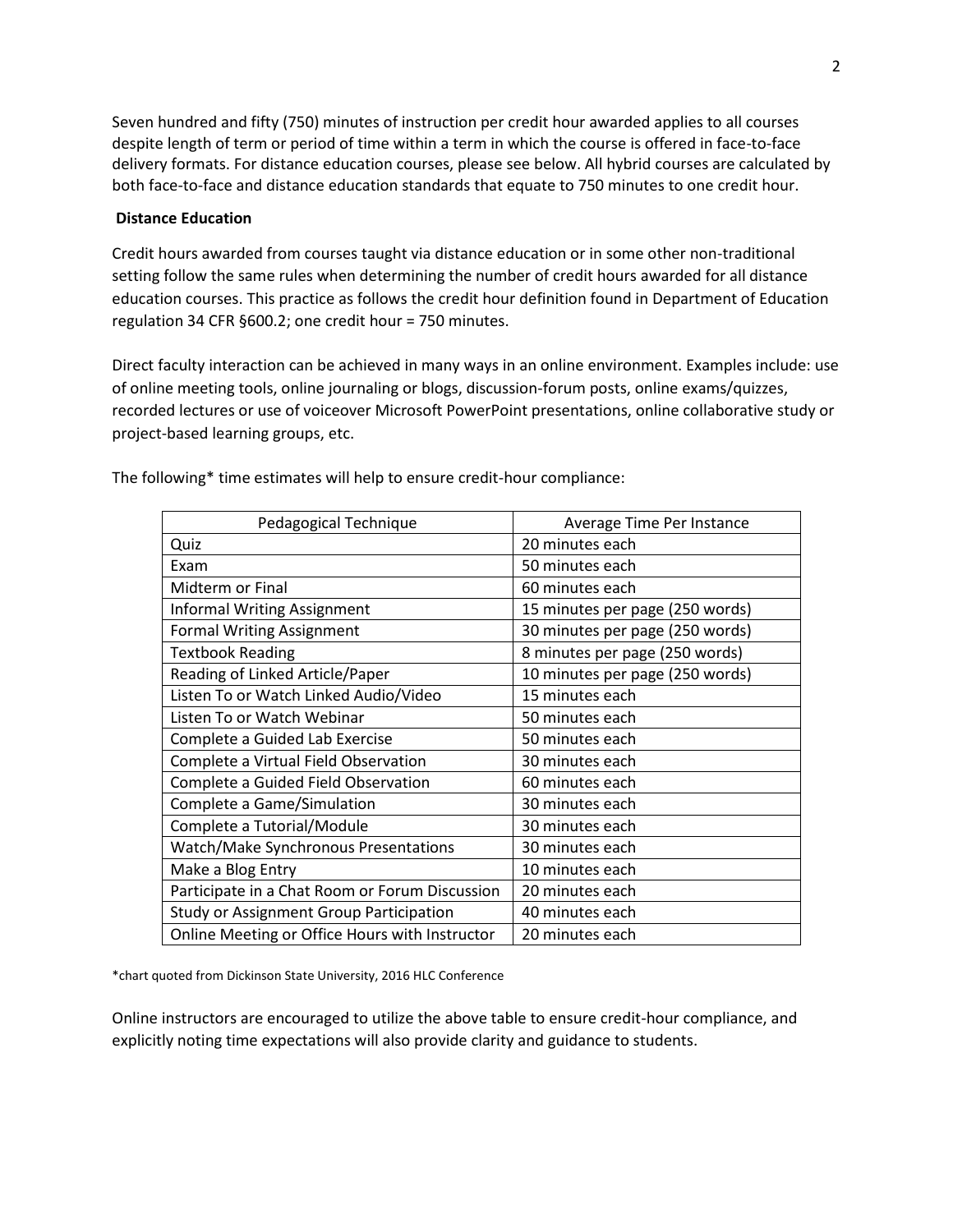# **Health Profession**

Health profession majors and/or providers, such as nursing, pre-medical, pre-dental, pre-physician assistant, pre-pharmacy, pre-optometry, pre-physical therapy, pre-occupational therapy, pre-veterinary, pre-athletic training, and allied health may also earn academic credit for work in lab or clinical sites. The number of hours of work required for one academic credit hour varies by discipline and respective accrediting agency requirements.

### **Labs**

Certain courses at Kansas Wesleyan University include a laboratory component or requirement, such as science courses including chemistry, engineering, geology, physics, and biology. Students may earn additional credit hours for the lab component. Minimum credit hour requirements are determined for weeks of lab/activity on a 2:1 laboratory contact minutes to lecture contact minutes ratio (1,125 minutes/1 credit hour). Each department may determine contact time over the minimum requirement as needed.

# **Internship**

The Internship Program allows students to integrate academic theory and real world practice to explore the relationship between the two and gain hands-on experience in a professional setting. An intensive field experience is established through a community organization with dual supervision by an agency coordinator and a member of the faculty. Placement will be based on the student's career orientation and interest. A fee of \$50 per credit hour in addition to all other tuition charges for the course is assessed.

#### **Requirements for an Internship**:

- 1. The program is open to all degree-seeking undergraduate students except first semester freshmen.
- 2. An internship can be completed at the student's regular place of employment, but internship hours must be earned outside of the student's regular job area or function.
- 3. Faculty determines the number of credit hours to be awarded. The number of credit hours is authorized in advanced. Each credit hour requires a minimum of 50 clock hours of participation. (e.g. A 3 credit hour internship would require at least 150 clock hours of participation).\*
- 4. A complete Application for Registration in an Internship including the completed Internship Ethical Guidelines; Intern, Agency, and Faculty Agreement & Emergency Contact Record; and Internship for College Credit Contract must be submitted to the Office of the **Registrar before the last day of regular class in the prior term as listed in the Academic Calendar**.
	- a. A syllabus for the internship must be enclosed with the Application and presented to the student.
	- b. The application and accompanying documents must be signed by the student, faculty sponsor, agency sponsor, the student's academic advisor, the Director for Experiential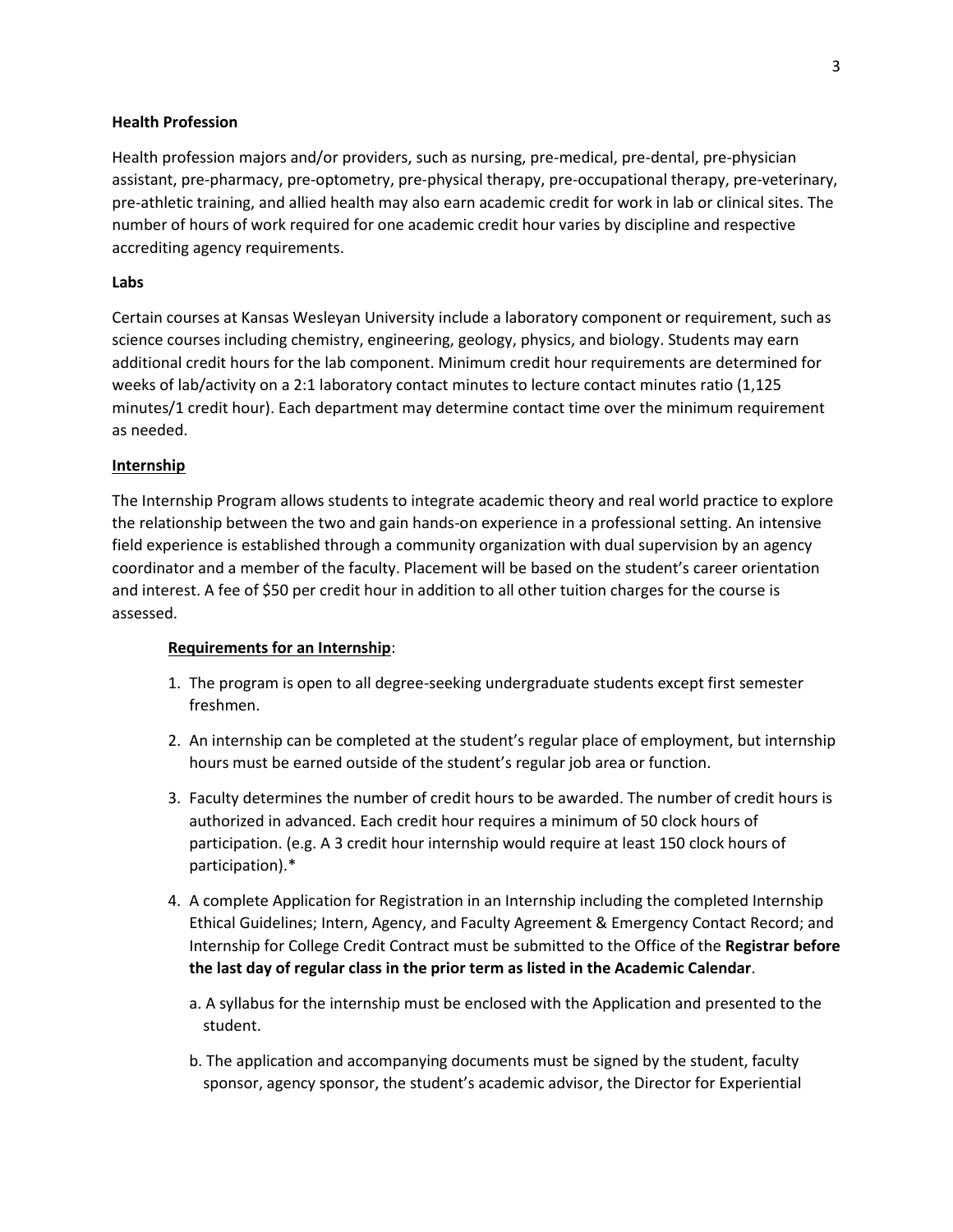Learning, and the Office of the Registrar and must be approved by the Executive Vice President/Provost.

- c. A description of the frequency and form of faculty student contact must be included (tentative schedule). d. A method for evaluation of student performance and attainment of the objectives must be included.
- 5. The internship must provide a rigorous academic experience equivalent to that of any other 400 level course at KWU. The student will be required to submit periodic progress reports.
- 6. At the conclusion of the internship the instructor will evaluate the work associated with the internship and assign a grade. An internship evaluation form containing the student information, type and location of internship, the basis of evaluation, the final grade, and a signature from the instructor and the Director of Experiential Learning must be filed with the Office of the Registrar before the last day of regular class for the semester or term as listed in the Academic Calendar for review by the Provost.

\* NOTE: As stated in #3 above, the standard number of minimum hours a student must work for each credit hour of academic credit is 50 clock hours. There are, however, two exceptions: 1) Engineering internships require 600 work hours for one academic credit hour and 2) Health Services internships require 100 work hours for one academic credit hour. Other exceptions may exist and will be honored by the institution.

#### **Service Learning/Study Away**

Credit will be awarded for courses taken that are designated as Wesleyan Journeys or approved Service Learning Study Away (SLSA) courses. Credit is granted based on the specific course details. Each division has several exciting offerings for students within their majors.

Students are encouraged to take advantage of the opportunities provided by The Center for Global Service Learning at KWU. Kansas Wesleyan University students, through the Wesleyan Journey and various SLSA options, may study at numerous locations across the United States, Costa Rica and Germany. Students wanting to join a Wesleyan Journey or other Service Learning Study Away courses should make plans with their advisor and contact the faculty leading the course well in advance of the semester in which the course is offered. Students maintaining student status at KWU while participating in a Service Learning Study Away course may be eligible for federal student financial assistance programs and may contact the Office of Student Financial Planning in the Student Services Suite for further information.

The Center for Global Service Learning may also accept applications from students who wish to collaborate with foreign universities that offer a Study Away (abroad) component. The Center will support and incorporate a Service Learning or serving opportunity component with each location. In some cases your serving component may be before, during or after your experience abroad. Students have the option of transferring credit back to KWU or maintaining student status at KWU while attending a foreign college or university for evaluation by the KWU Registrar. Each opportunity will be assessed before approval is granted. The following steps need to be done for consideration: